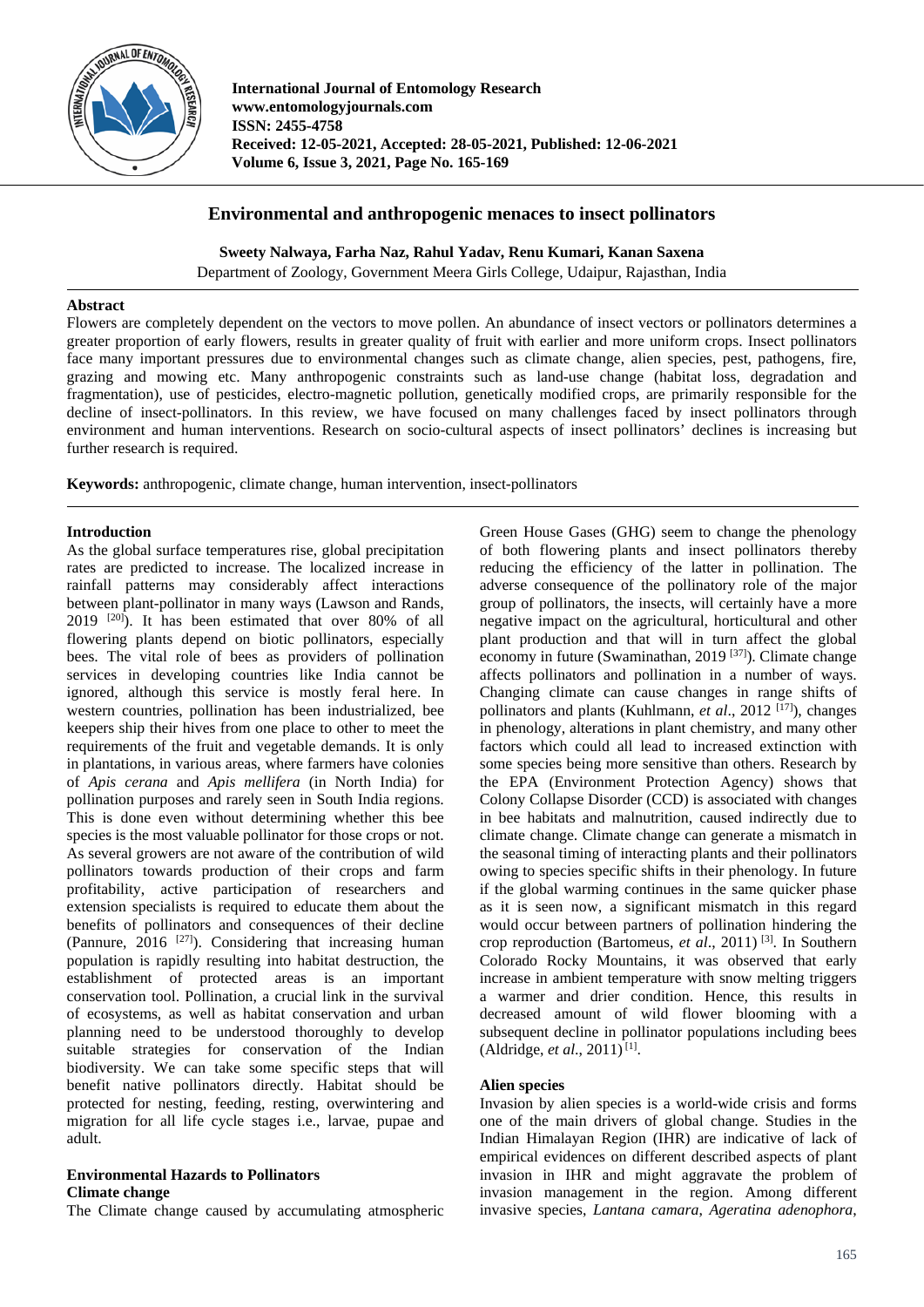*Parthenium hysterophorus* and *Ageratum conyzoides* have been reported from the majority of the IHR states. The evidences suggest possible encroachment by alien species in hitherto invasion resilient higher Himalaya, mainly with emerging trends of increasing temperature and human disturbances (Pathak, *et al.*, 2019<sup>[29]</sup>). Alien pollinators introduced by mistake or for agricultural purposes can discard native pollinator communities by outcompeting indigenous insects for resources or by dispersing pests and disease (Woods, et al., 2011<sup>[40]</sup>). A manipulative field experiment was used to investigate the impact of the alien plant *Impatiens glandulifera* on an entire community of coflowering native plants. Though, the pollen transport networks were dominated by alien pollen grains in the invaded plots, the higher visitation of pollinators may not translate in facilitation for pollination (Lopezaraiza-Mikel, *et al*., 2007 [22]).

## **Pest and pathogens**

Several environmental stressors do not directly destroy bees, but they alter their physiology and behavior, eventually impacting colonies and populations (Gomez-Moracho, *et al*., 2017) [11]. Honey bees are infected by various viruses, a few of which have been associated with population declines. These include the deformed wing virus, the Israeli acute paralysis virus and the acute bee paralysis virus, which are usually spread by the mite *Varroa destructor* (Lodesani, *et al*., 2014) [21]. Trypanosomatids, such as *Crithidia* spp., in bumblebees and honey bees are extracellular parasites that join to the surface of the gut epithelial cells where they reproduce and discharge new parasitic forms in the faeces (Mcart, *et al*., 2014) [23]. The *Varroa destructor* mite is the primary vector of many viruses (*Picornavirales*) incriminated in honey bee colony losses. By feeding on bee hemolymph, *V. destructor* represses host immunity and increases host virus load. Apart from this, pathogens associated with colony mortality vary spatially (Runckel, *et al*., 2011) [34]. A *Paenibacillus larva* is a spore-forming Gram-positive bacterium responsible for the American Foulbrood disease which can cause winter colony mortality in honey bees. The bacteria colonize the midgut of the larvae where they proliferate, disrupt the epithelium and break down the host into a brown and viscous colloid containing millions of highly resistant spores that contaminate the nest (Genersch,  $2010$ <sup>[10]</sup>.

## **Fire**

Pollinators tend to be promoted after a wildfire event (Carbone, *et al.*, 2019)<sup>[4]</sup>. Plant-pollinator interaction richness increased with the diversity of fire histories within foraging range, though only when the local environment was burnt last by low- or moderate severity fire (Ponisio, *et al*., 2016 33]. Early postfire successional species are typically short‐lived, that mature and flower earlier than woody long-lived species. Consequently, pollinator communities are likely to decrease with postfire age (Pausas and Keeley, 2014 [30]). Fire has played an important role in several native ecosystems, and controlled burns are an increasingly general management tool. Effects of fire management on arthropod communities are extremely variable. Moretti, *et al*., (2006)  $[25]$  found that it can take 17-24 years for insect communities in burned areas to recover to pre-burn composition. Fire can have severe impacts on population levels and unless there are sufficient refuges from the fire or adjacent habitat,

recolonization of a burned site may not be possible. Hence, studies have found a negative or mixed response of invertebrates to fire.

# **Grazing and mowing**

Species of plants under heavy grazing pressures lead to fall in the number flowers and henceforth, of pollinator insects. Tadey,  $(2020)$ <sup>[38]</sup> reported herbivore density to have a stronger negative effect on flowering phenology affecting plant health than climatic variables. Temperature and precipitation were found to have a positive effect on flowering phenology and plant health. As these plants are pollinator generalists and attract a large number of pollinators, they were dominant in the interactions in the studied grasslands and likely increase pollinators' abundances. Therefore, the dominance of Asteraceae species, their importance as a food source for many pollinators, and the high accessibility of their floral resources explains why species abundances is a major determinant of interaction frequencies in comparison to morphology and phenology in grassland community. The plant–pollinator network structure in southern Brazilian grassland is not dramatically affected by grazing disturbance, but rather determined by species abundances and identity (Oleques, *et al*., 2019 [26]). Harmful effects of the various mowing frequencies were observed on the biodiversity of flora and fauna. Pollinators are threatened due to land use change and agricultural intensification (Johansen, *et al*., 2017 [14]). Grazing and mowing can have harmful impacts on pollinators but when carefully managed. they can be useful. Livestock grazing can greatly alter the structure, growth, and diversity of the vegetation community, which in turn can affect the associated insect community (Kruess and Tscharntke, 2002 <sup>[16]</sup>). It is understandable that both grazing and mowing result in mortality of immature stages i.e., both egg and larval stages.

## **Anthropogenic Hazards to Pollinator species**

## **Land use change (habitat loss, degradation, fragmentation)**

During the twentieth century, many pollinating insects across taxa and regions have declined. Anthropogenic influences have greatly increased the global deposition of Nitrogen (N) to soils during the past century, this is increasingly recognized as a threat to global biodiversity (David, *et al*., 2019 [9]). Plant-pollinator communities may deal with upcoming habitat fragmentation by responding to species loss with opportunistic partner switches, past effects of fragmentation on the current structure of host-parasitoid networks may strongly affect their strength to co-extinctions under future habitat fragmentation(Grass, *et al.*, 2018<sup>[12]</sup>). The species diversity, species abundance, distribution and species composition of flower-visiting insect species on an Azorean Island were found to vary only slightly across the land-use gradients (Picanco, *et al.*, 2017<sup>[31]</sup>). The role of self, wind and insect pollination to *Coffea canephora* production in the landscape was evaluated in the region of Kodagu, South India. The proportion of flowers that developed into fruits was maximum when hand crosspollinated (44%), followed by open- (insect and wind combined, 33%) and wind- (22.1%) pollination treatments. Pollination by bees thus increases fruit production by 50% over that achieved by wind (Krishnan, *et al.*, 2012<sup>[15]</sup>).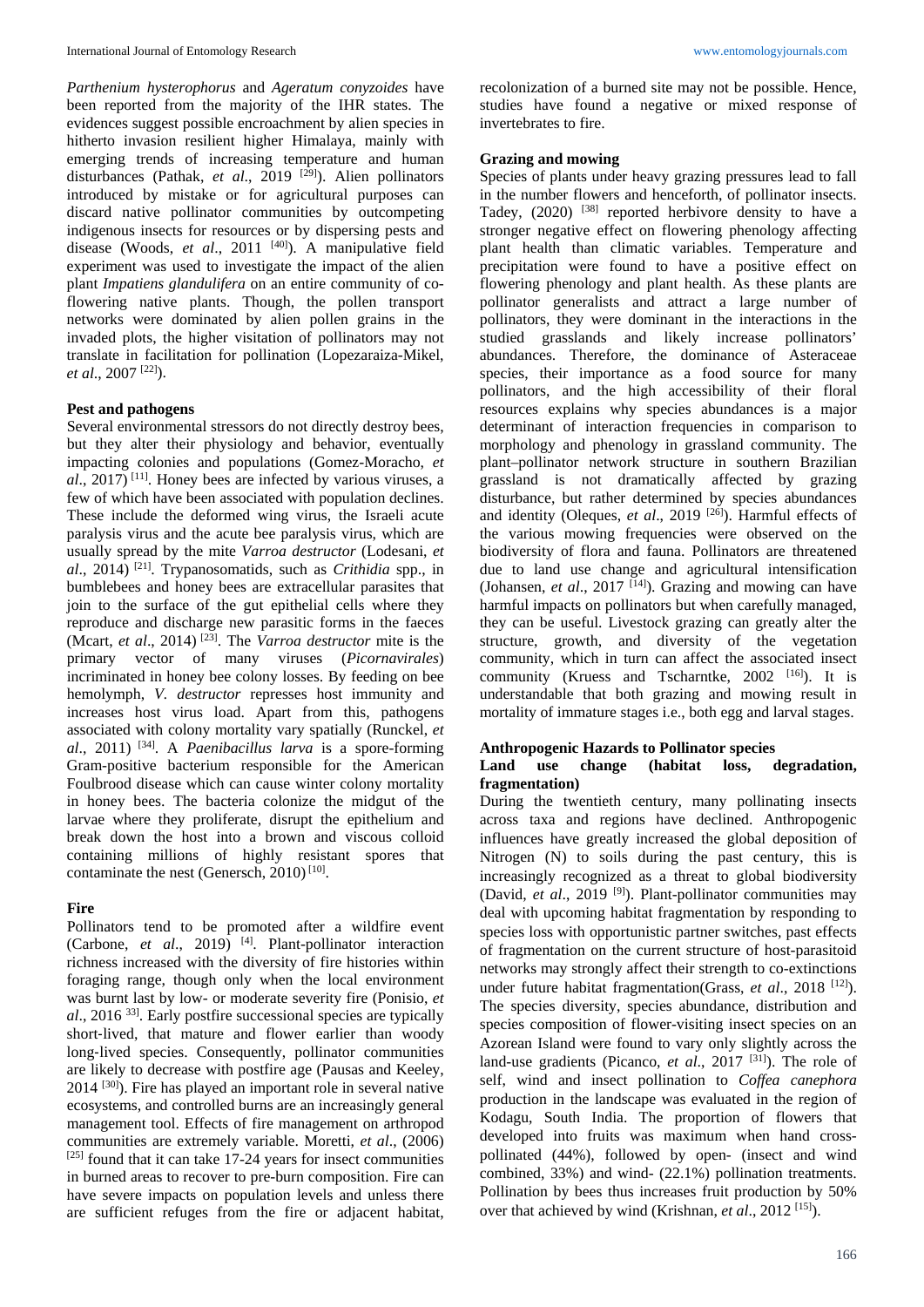### **Pesticides**

In India, there are numerous reports and evidences on the negative impacts of pesticides as a threat to humans. India being a huge country has framed laws to tackle the problems arising from chemicals besides their manufacturing, regulation and policies designed (Dar, *et al*., 2020 [7]). For survival, mustard (*Brassica juncea*) plants are mainly dependent on bees. Number of pesticides are broadly used in oilseed *Brassica* and the reports are mostly focused on neonicotinoids (Challa, *et al*., 2019 [5]). An extremely toxic class of systemic insecticides, neonicotinoids modeled after nicotine interferes with the nervous system of insects, causing tremors, paralysis and eventually death at very low doses (Walker and Wu, 2017<sup>[39]</sup>). The area of pollinator dependent crops in Kolhapur, an agriculturally sound region of India, is increasing irregularly and crop pollinators are under threat of pesticides and other harmful chemicals used in agriculture farming. Thus, there is need to make a survey of pollinating insects which comprise incredibly rich biodiversity (Sathe and Gophane, 2015<sup>[35]</sup>). It is possible to conclude that as the frequency of pesticide application increases, its impact on honey yield minimization, killing<br>flowering plants, pollination service, population. flowering plants, pollination service, population, absconding, foraging behavior and others will increase. Colony collapse disorder problem and its management is of priority to save pollinator insects. It is caused by different factors, neonicotinoids, insecticides and pesticides exposures are one among the factors for the occurrence (Henry, *et al.*, 2012<sup>[13]</sup>). Insects are viewed from the damaging perspectives and are aimed at killing them through some means including indiscriminate use of deadly chemicals.

## **Electromagnetic pollution**

Some recent evidence revealed the effects of ALAN (Artificial light at night) on pollinator communities, indicating its role as a major threat to pollinators. Knowledge about the impact of AREMR (anthropogenic radiofrequency electromagnetic radiation) on invertebrates and other pollinators is inadequate and is hindered. The abundance and composition of wild pollinators in natural habitats are affected by electromagnetic radiation from telecommunication antennas. Anthropogenic EMR (Electro Magnetic Radiation) emissions are proliferating, but more research is required to study its adverse impacts on pollinators and pollination (Kumar, *et al.*, 2020<sup>[19]</sup>). Worker bees failed to return to their hives when their navigation behavior is interfered by the mobile microwaves. There is an urgent need to understand the complexity of interaction involved in the influence of electromagnetic radiations particularly due to cell towers on honeybee biology and to work out a strategy of minimal environmental implications (Patel and Mall, 2019 [28]). Honeybees exposed to EMR tend to suffer dramatic physiological and behavioral changes in both laboratory and field-based experiments. Exposed honeybees manifested increased hyperactivity, aggressiveness and irritability (Dalio,  $2015$ <sup>[6]</sup>), resulting in a premature swarming process.

#### **Genetically modified crops**

Genetically modified crops are granted regulatory approval only after strict food or feed safety assessment, such as allergenicity, toxicity and compositional analysis, etc. Concerns have been raised regarding its security to the environment and human health due to potential risks related to gene flow, genetic drift, unfavorable effects on non-target organisms, evolution of resistant weeds and insects, and toxicity and allergenicity (Kumar *et al.*, 2020 <sup>[18]</sup>). Indirectly, important class of insects ends up being exposed to genetically modified organisms and their cultural tracts (Monteiro *et al*., 2019 [24]). *Apis mellifera* being the most frequent visitor in maize plants can be explained by Pires *et al*., (2014) [32] who studied genetically modified cotton and observed that the visitation rates of *A. mellifera* were abundant as compared to other species of bees on the crop. Along with having an abundant presence in several environments, *A. mellifera* is considered a dominant species. Genetically modified (GM) plants are rapidly becoming a general characteristic of recent agriculture as the transition to engineered crops has a variety of economic and ecological potential benefits.

### **Human activities causing pollution**

Heavy metals released from industry and transport can pollute aquatic and terrestrial environments, inducing further eco-toxicological effects in various organisms. Insects play vital ecological roles in maintenance of ecosystem structure and functioning and deliver such ecosystem services as food provisioning, plant pollination, dung burial, pest control and wildlife nutrition (Skaldina and Sorvari,  $2019^{[36]}$ . Changes in the carbon-nutrient balance in plant tissues as a result of increase in carbon dioxide will decrease the nutritional quality of plant tissues and change production of secondary compounds. Predicted effects for insect herbivores with chewing mouth parts include increased first-instar mortality, increased development time and consumption, and decreased digestive efficiency and performance (Bale, *et al*., 2002 [2]).

#### **Conclusion**

In the country where bee protection policies exist, policies should be expanded to protect wild bees because of the pollination services they provide and not just to support managed species or diversity. Organic farming should be encouraged to remove the dependence on synthetic pesticides (Dar, *et al*., 2020 [7]). Environmental interference in pollination would definitely produce untoward effects on global economy in terms of food production. A realistic way to ensure pollinator conservation is to promote and enhance its value to society (Das, *et al*., 2018 [8]). Our dependence on a few honey bee species that have been bred and managed intensively could give rise to several problems in managing the pollination services. It has been shown that greater the diversity of pollinators better the pollination, emphasizing the need to conserve functional diversity and maintain high biodiversity in agricultural landscapes. Unfortunately, pollination is seen as a 'free ecological service' provided by pollinators, forgetting that nothing is free in nature and every service nature provides demands a cost. We make following recommendations on pollinator species conservation:

- Habitat connectivity should be maintained or restored to ensure that pollinators have sufficient habitat to meet their needs.
- Native species should be planted, as native plants and insects have evolved closely together and are best adapted to the needs of many pollinators.
- Estimation of proportion of crops pollinated by insect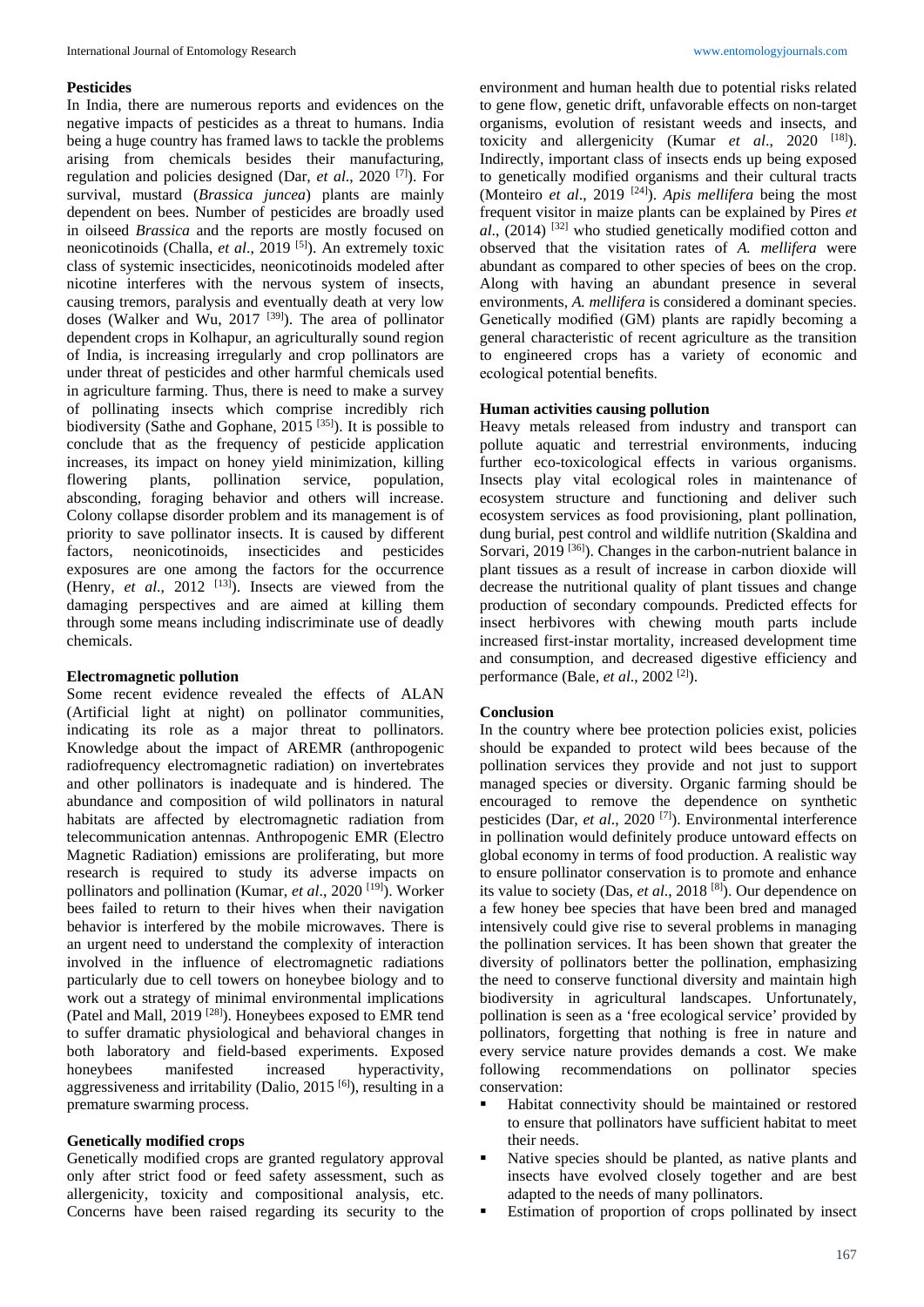pollinators should be done.

- Effects of pollinators on production increase should be recorded.
- Key pollinating species for different crops need to be identified.
- Use of herbicides and insecticides should be minimized, and least-toxic chemicals should be used when pesticides are necessary.
- Pollinator plant relationships should be valued for sustainable agriculture.
- Public awareness should be created towards pollinator species and their conservation.

#### **Acknowledgement**

The authors would like to express their gratitude to Avinash Agrawal and Abhilasha Bhagora for their help in collecting literature and Sahil Gupta for the valuable comments on the manuscript.

### **References**

- 1. Aldridge G, Inouye DW, Forrest JRK, William A, Barr WA, Miller-Rushing AJ. Emergence of a mid-season period of low floral resources in a mountain meadow ecosystem associated with climate change. Journal of Ecology,2011:99:905-913.
- 2. Bale JS, Masters GJ, Hodkinson ID. Herbivory in global climate change research: direct effects of rising temperature on insect herbivores. Global Change Biology,2002:8:1-16.
- 3. Bartomeus I, Ascher JS, Wanger D, Danforth BN, Colla S, Kornbluth, S, Winfree R. Climate-associated phonological advances in bee pollinators and beepollinated plants. Proc. National. Acad. Sci. USA (PNAS),2011:108(51):1-3.
- 4. Carbone LM, Tavella J, Pausas JG, Aguilar R. A global synthesis of fire effects on pollinators. Global Ecology Biogeography, 2019, 1-12.
- 5. Challa GK, Firake DM, Behere GT. Bio-pesticide applications may impair the pollination services and survival of foragers of honey bee, *Apis cerana* Fabricius in oilseed brassica. Environmental Pollution, 2019:249:598-609.
- 6. Dalio JS. Effect of electromagnetic (cell phone) radiations on *Apis mellifera.* Journal of Research in Agriculture and Animal Science,2015:2(12):06-10.
- 7. Dar SS, Farook UB, Javeed K, Mir SH, Yaqoob M, Showkat A et al. Pesticide legislation, national and international policies to maintain sustainable crop production through insect pollinator intervention. International Journal of Chemical Studies,2020:8(6):34- 41.
- 8. Das A, Sau S, Pandit MK Saha K. A review on: Importance of pollinators in fruit and vegetable production and their collateral jeopardy from agrochemicals. Journal of Entomology and Zoology Studies, 2018:6(4):1586-1591.
- 9. David TI, Storkey J, Stevens CJ. Understanding how changing soil nitrogen affects plant-pollinator interactions. Arthropod-Plant Interactions,2019:13:671- 684.
- 10. Genersch E. American Foulbrood in honeybees and its causative agent, *Paenibacillus larvae*. Journal of Invertebrate Pathology,2010:103:S10-S19.
- 11. Gomez-Moracho T, Heeb P, Lihoreau M. Effects of

parasites and pathogens on bee cognition. The Royal Entomological Society, Ecological Entomology, 2017:42:51-64.

- 12. Grass I, Jauker B, Steffan-Dewenter I, Tscharntke T, Jauker F. Past and potential future effects of habitat pollinator and host-parasitoid networks. Nature Ecology and Evolution,2018:2:1408-1417.
- 13. Henry M, Beguin M, Requier F, Rollin O, Odoux JF, Aupinel P, Aptel J, Tchamitchian S, Decourtye A. A common pesticide decreases foraging success and survival in honey bees. Science,2012:336:348-350.
- 14. Johansen L, Lennartsson T, Westin A, Iuga A. The effect of mowing time on flower resources for pollinators in semi-natural hay meadows of high nature value. Grassland Science in Europe,2017:22:345-357.
- 15. Krishnan S, Kushalappa CG, Shaanker RU, Ghazoul J. Status of pollinators and their efficiency in coffee fruit set in a fragmented landscape mosaic in South India. Basic and Applied Ecology,2012:13(3):277-285.
- 16. Kruess A, Tscharntke T. Contrasting responses of plant and insect diversity to variation in grazing intensity. Biological Conservation,2002:106(3):293-302.
- 17. Kuhlmann M, Guo D, Veldtman R, Donaldson J. Consequences of warming up a hotspot: species range shifts within a centre of bee diversity. Diversity and Distributions,2012:18(9):885-897.
- 18. Kumar K, Gambhir G, Dass A, Tripathi AK, Singh A, Jha AK *et al*. Genetically modified crops: current status and future prospects. Planta, 2020:251:91.
- 19. Kumar S, Singh VK, Nath P, Joshi PC. An overview of anthropogenic electromagnetic radiations as risk to pollinators and pollination. Journal of Applied and Natural Science,2020:12(4):675-681.
- 20. Lawson DA, Rands SA. The effects of rainfall on plantpollinator interactions. Arthropod-Plant Interactions, 2019:13:561-569.
- 21. Lodesani M, Costa C, Besana A, Dall'Olio R, Franceschetti S, Tesoriero D, Vaccari, G. Impact of control strategies for *Varroa destructor* on colony survival and health in northen and central regions of Italy. Journal of Apicultural Research,2014:53:155-164.
- 22. Lopezaraiza-Mikel ME, Hayes RB, Whalley MR, Memmott J. The impact of an alien plant on a native plant-pollinator network: an experimental approach. Ecology Letters,2007:10:539-550.
- 23. Mcart SH, Koch H, Irwin RE, Adler LS. Arranging the bouquet of disease: floral traits and the transmission of plant and animal pathogens. Ecology Letters,2014:17: 624-636.
- 24. Monteiro HC, Souza MWR, Reis LAC, Ferreira EA, De Sa VGM, Soares MA. Herbicide application on Genetically Modified Maize influence bee visitation. Sociobiology,2019:66(2):274-278.
- 25. Moretti M, Duelli P, Obrist MK. Biodiversity and resilience of arthropod communities after fire disturbance in temperate forests. Oecologia, 2006:149(2):312-327.
- 26. Oleques SS, Vizentin-Bugoni J, Overbeck GE. Influence of grazing intensity on patterns and structuring processes in plant-pollinator networks in a subtropical grassland. Arthropod-Plant Interactions, 2019:13:757-770.
- 27. Pannure A. Bee pollinators decline: Perspectives from India. International Research Journal of Natural and